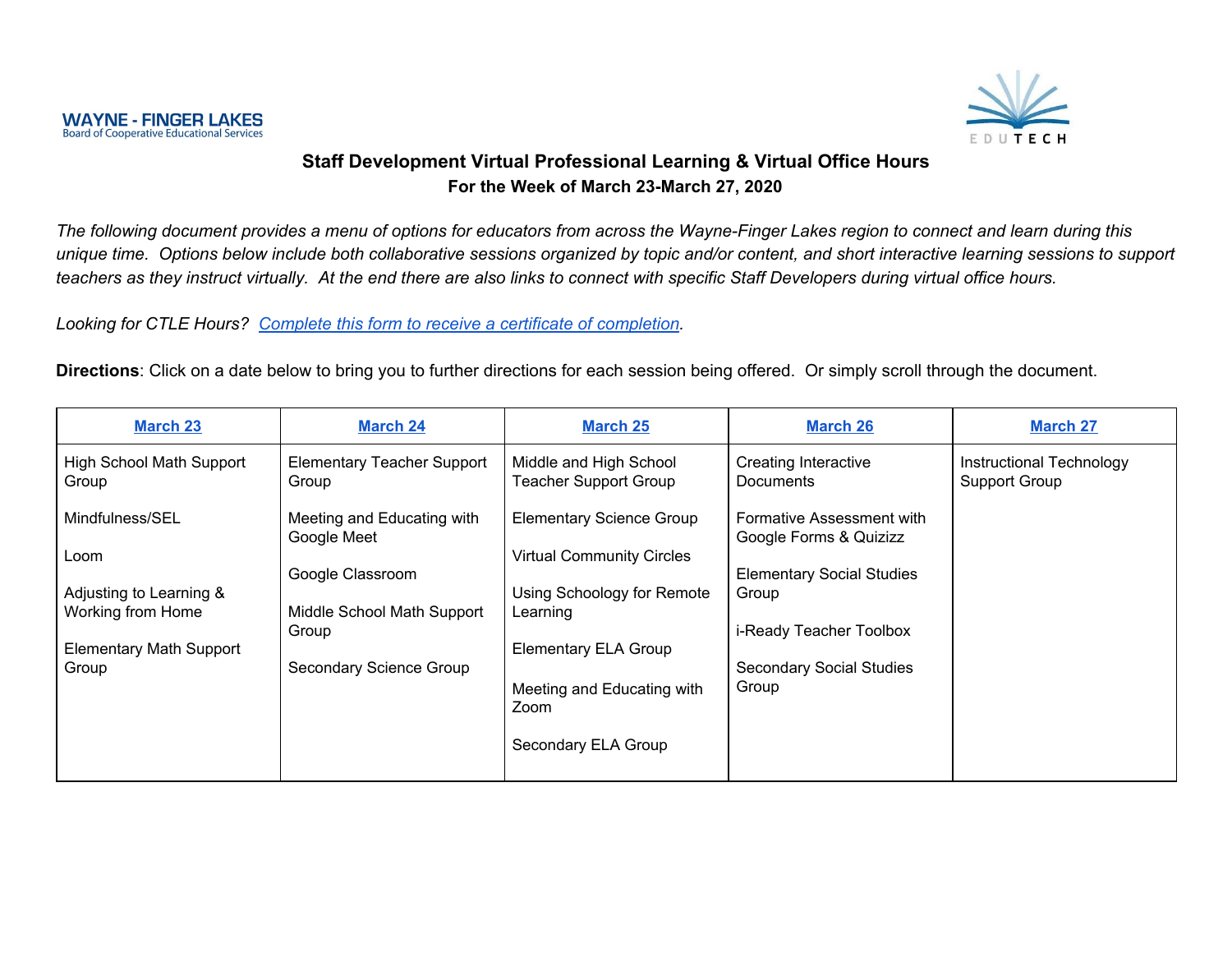<span id="page-1-0"></span>

| <b>Time &amp; Link</b>                                                                  | <b>Topic</b>                                                                                                                                                                                                                                                                | <b>Facilitator</b>                                            |
|-----------------------------------------------------------------------------------------|-----------------------------------------------------------------------------------------------------------------------------------------------------------------------------------------------------------------------------------------------------------------------------|---------------------------------------------------------------|
|                                                                                         | Monday, March 23, 2020                                                                                                                                                                                                                                                      |                                                               |
| 8:30-9:00<br>https://us04web.zoom.us/j/92<br>3709399                                    | High School Math Support Group: This is the place to come if you want to catch up with your<br>colleagues from around the region. Come join us for a half hour of sharing, connecting, and<br>collaborative planning.<br>• Link to Collaborative Notes                      | <b>Andy Mitchell</b>                                          |
|                                                                                         | Team Members That Can Support You- In addition to the facilitator of this session, below<br>are team members that can also support your learning of this topic. You may click on a staff<br>developer listed and book time to meet with them virtually for further support. |                                                               |
|                                                                                         | <b>Cindy Salow</b>                                                                                                                                                                                                                                                          |                                                               |
| $9:00-9:30$<br>https://zoom.us/j/864916661<br>?pwd=Z0QvUVpHT2w5WjJCQj<br>AzcWgvQmpuUT09 | <b>Mindfulness/SEL:</b> How to connect with parents and students as they shift to a new learning<br>environment. Learn how to use these Resources to help with the transition.                                                                                              | <b>Betsy</b><br>Serapilio-Frank<br>Lisa<br><b>Brockhuizen</b> |
| 10:00-10:30<br><b>WebEx Link</b><br><b>Meeting Number:</b><br>794 614 705               | Loom: Creating screencasting videos with Loom. This easy to use tool allows you to create<br>videos of yourself and screen to share with students. We will go through how to, best practices,<br>and getting started.                                                       | <b>Gordy Baxter</b>                                           |
| Meeting Password:<br>9dMU9Q9pM7U                                                        | Team Members That Can Support You- In addition to the facilitator of this session, below<br>are team members that can also support your learning of this topic. You may click on a staff<br>developer listed and book time to meet with them virtually for further support. |                                                               |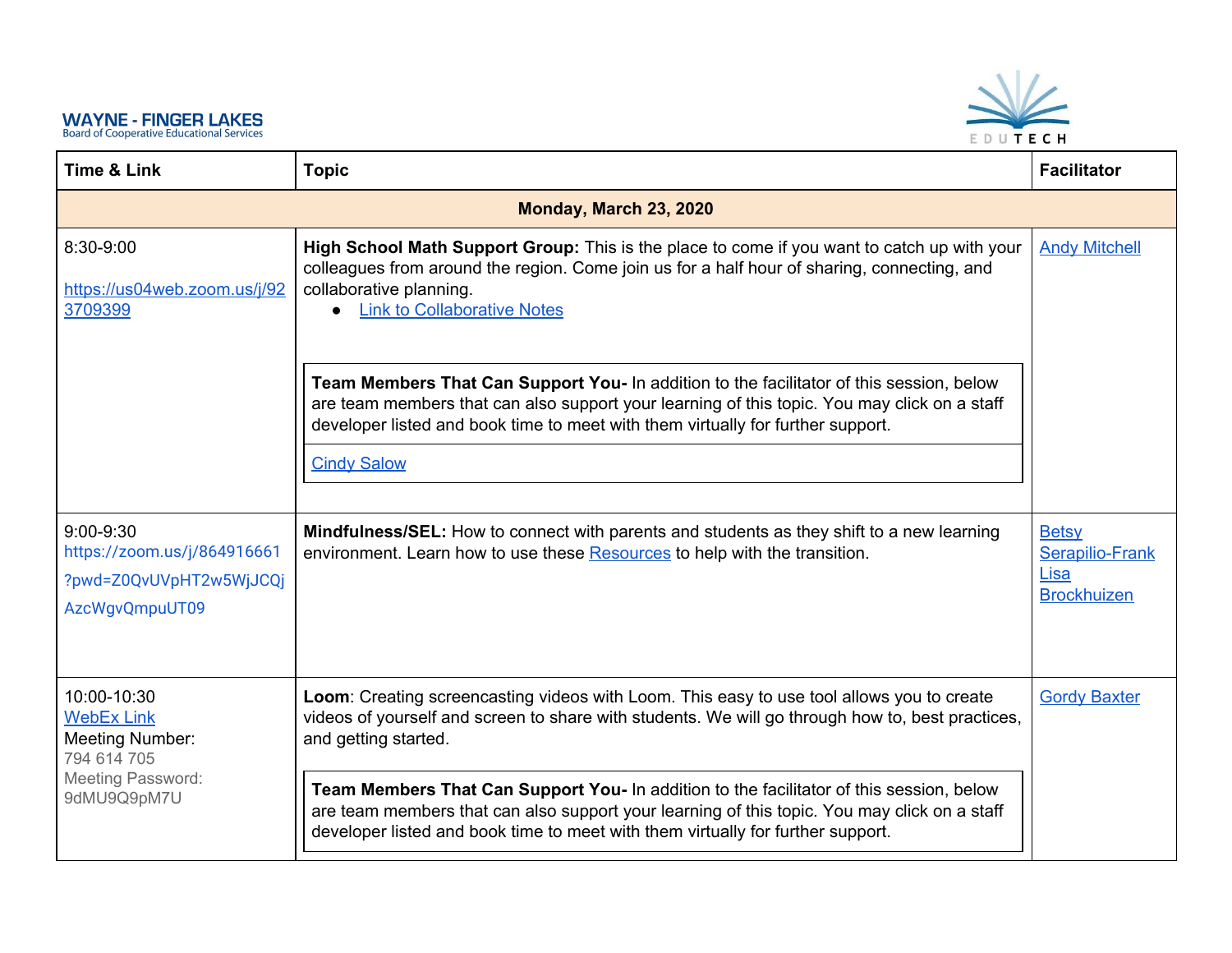

<span id="page-2-0"></span>

| 10:30-11:00<br>https://zoom.us/j/737135447<br>?pwd=TEx6VHZHSnB2S0t3bG<br>F3cHVWb0c4UT09 | <b>Mary Harvey</b><br>Erika Asquino<br>Adjusting to Learning & Working from Home: Brief tips and several possible models for<br>building routines to ease into working and learning from home.                                                                                                                                                                                                                                                                                                                                                                                     | <b>Betsy</b><br>Serapilio-Frank |
|-----------------------------------------------------------------------------------------|------------------------------------------------------------------------------------------------------------------------------------------------------------------------------------------------------------------------------------------------------------------------------------------------------------------------------------------------------------------------------------------------------------------------------------------------------------------------------------------------------------------------------------------------------------------------------------|---------------------------------|
| $2:00-2:30$<br>https://us04web.zoom.us/j/96<br>7129351                                  | Elementary Math Support Group: This is the place to come if you want to catch up with your<br><b>Andy Mitchell</b><br>colleagues from around the region. Come join us for a half hour of sharing, connecting, and<br>collaborative planning.<br>• Link to Collaborative Notes<br>Team Members That Can Support You- In addition to the facilitator of this session, below<br>are team members that can also support your learning of this topic. You may click on a staff<br>developer listed and book time to meet with them virtually for further support.<br><b>Cindy Salow</b> |                                 |
|                                                                                         | Tuesday, March 24, 2020                                                                                                                                                                                                                                                                                                                                                                                                                                                                                                                                                            |                                 |
| 8:30-9:00<br>https://us04web.zoom.us/j/50<br>5751002                                    | Elementary Teacher (Morning) Support Group: If you work with kids at an elementary<br>school, you're invited! This is the place to come if you want to catch up with your colleagues<br>from around the region. Come join us for a half hour of sharing, connecting, and collaborative<br>planning.<br><b>Link to Collaborative Notes</b><br>$\bullet$                                                                                                                                                                                                                             | <b>Andy Mitchell</b>            |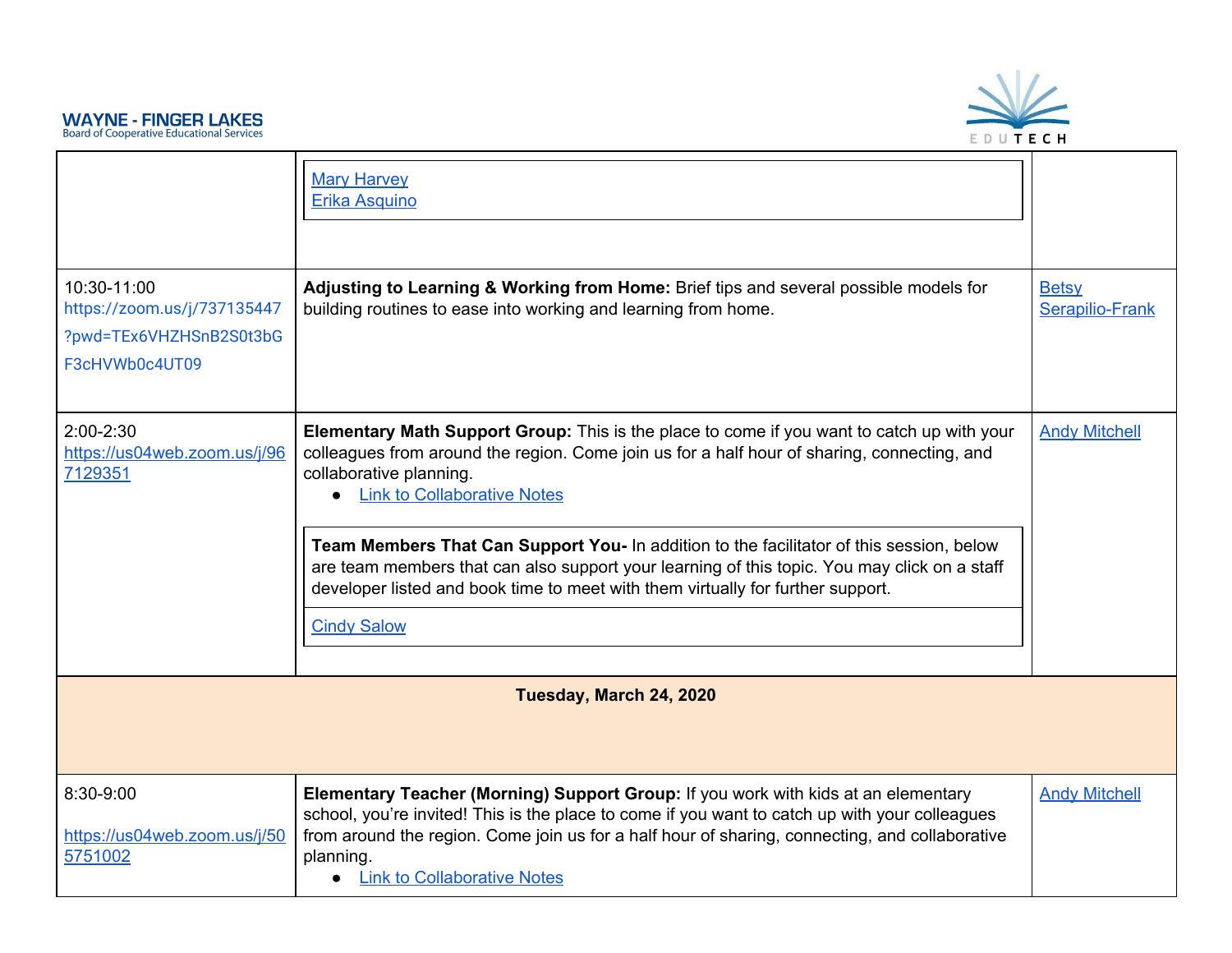|                                                                | EDUTECH                                                                                                                                                                                                                                                                                                                                                                                                                                                                                                                                                                                                                              |                      |
|----------------------------------------------------------------|--------------------------------------------------------------------------------------------------------------------------------------------------------------------------------------------------------------------------------------------------------------------------------------------------------------------------------------------------------------------------------------------------------------------------------------------------------------------------------------------------------------------------------------------------------------------------------------------------------------------------------------|----------------------|
| $9:00 - 9:30$<br>meet.google.com/ksj-gixj-hmm                  | Meeting and Educating with Google Meet: Looking for an easy way to connect with<br>students? Google meet offers easy-to-join video calls where you can meet face-to-face.<br>Participants will explore how to set up meetings, the tools available within meetings, and how<br>to share meetings with students.<br>Team Members That Can Support You- In addition to the facilitator of this session, below<br>are team members that can also support your learning of this topic. You may click on a staff<br>developer listed and book time to meet with them virtually for further support.<br><b>Gordy Baxter</b><br>Mary Harvey | Erika Asquino        |
| 10:00-10:30<br>https://meet.google.com/ugm<br>-mizc-uuk?hs=122 | Google Classroom: This session will give teachers a basic overview of Google Classroom via<br>a short pre-recorded video followed with a question and answer session.<br>Team Members That Can Support You- In addition to the facilitator of this session, below<br>are team members that can also support your learning of this topic. You may click on a staff<br>developer listed and book time to meet with them virtually for further support.<br><b>Gordy Baxter</b><br><b>Erika Asquino</b>                                                                                                                                  | <b>Mary Harvey</b>   |
| 11:00-11:30<br>https://us04web.zoom.us/j/88<br>8934381         | Middle School Math Support Group: This is the place to come if you want to catch up with<br>your colleagues from around the region. Come join us for a half hour of sharing, connecting,<br>and collaborative planning.<br><b>Link to Collaborative Notes</b><br>Team Members That Can Support You- In addition to the facilitator of this session, below<br>are team members that can also support your learning of this topic. You may click on a staff                                                                                                                                                                            | <b>Andy Mitchell</b> |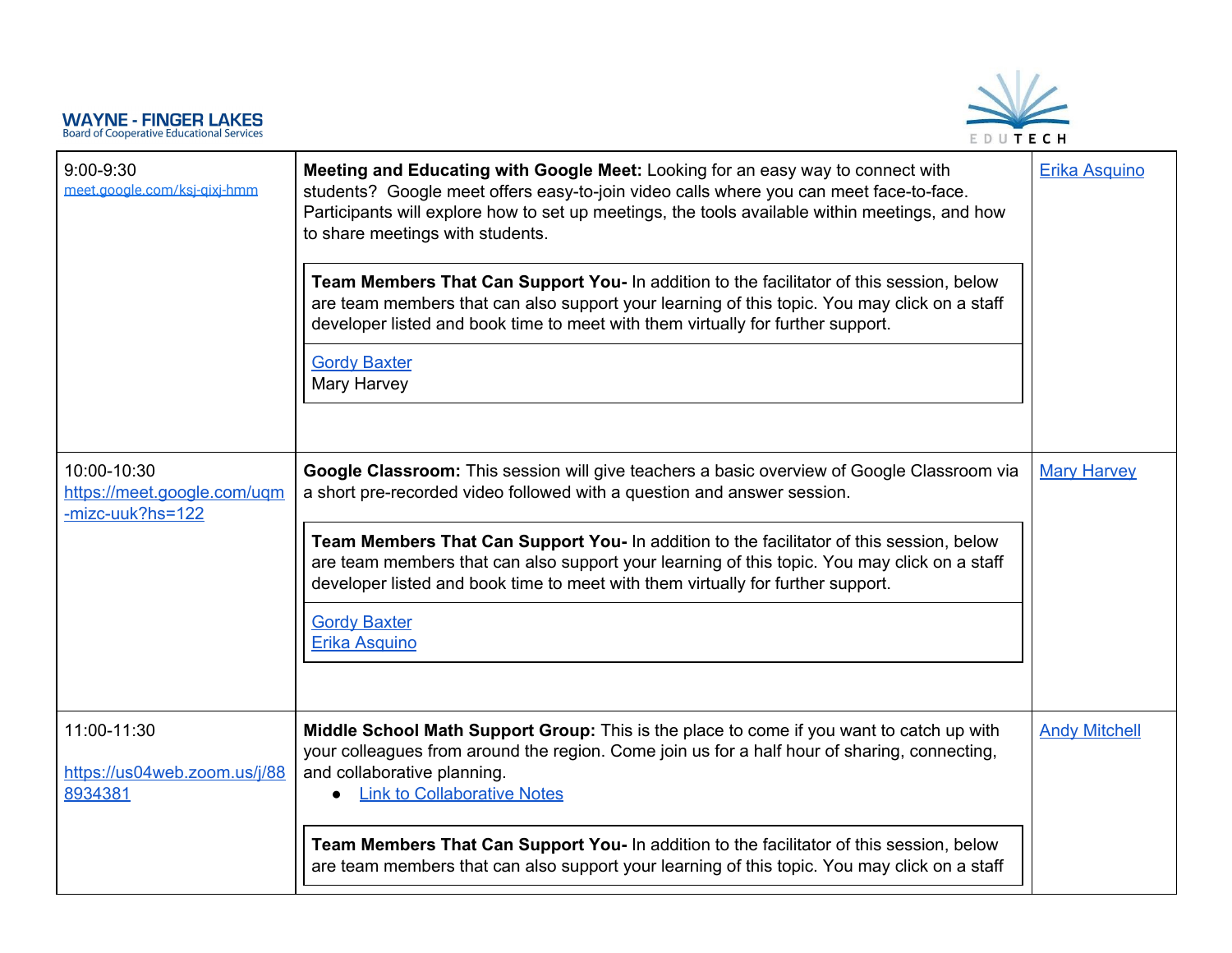

<span id="page-4-0"></span>

|                                                                                                                                                                   | developer listed and book time to meet with them virtually for further support.                                                                                                                                                                                                                                                             |                       |
|-------------------------------------------------------------------------------------------------------------------------------------------------------------------|---------------------------------------------------------------------------------------------------------------------------------------------------------------------------------------------------------------------------------------------------------------------------------------------------------------------------------------------|-----------------------|
|                                                                                                                                                                   | <b>Cindy Salow</b>                                                                                                                                                                                                                                                                                                                          |                       |
| 2:00-2:30<br>https://us04web.zoom.us/j/19<br>7405581                                                                                                              | Elementary Teacher (Afternoon) Support Group: If you work with kids at an elementary<br>school, you're invited! This is the place to come if you want to catch up with your colleagues<br>from around the region. Come join us for a half hour of sharing, connecting, and collaborative<br>planning.<br><b>Link to Collaborative Notes</b> | <b>Andy Mitchell</b>  |
| 2:30-3:00<br>https://edutech.webex.com/ed<br>utech/j.php?MTID=mcf10f619<br>1812ff30c46887e8fc5956c1<br>Meeting number:<br>796 739 266<br>Password:<br>MtsJJ2ZAi57 | Secondary Science Group: What's working? What are you struggling with? What are you<br>looking for students to gain?<br>• Link to Collaborative Notes                                                                                                                                                                                       | <b>Sharon Bassage</b> |
|                                                                                                                                                                   | Wednesday, March 25, 2020                                                                                                                                                                                                                                                                                                                   |                       |
| 8:30-9:00<br>https://us04web.zoom.us/j/31<br>7410007                                                                                                              | Middle and High School (Morning) Support Group: Everyone's invited, all departments!<br>This is the place to come if you want to catch up with your colleagues from around the region.<br>Come join us for a half hour of sharing, connecting, and collaborative planning.<br><b>Link to Collaborative Notes</b>                            | <b>Andy Mitchell</b>  |
| $9:00 - 9:30$<br>https://edutech.webex.com/ed<br>utech/j.php?MTID=m5369278<br>aa9b9526eb50794833465712f                                                           | Elementary Science Group: What's working? What are you struggling with? What are you<br>looking for students to gain?<br>• Link to Collaborative Notes                                                                                                                                                                                      | <b>Sharon Bassage</b> |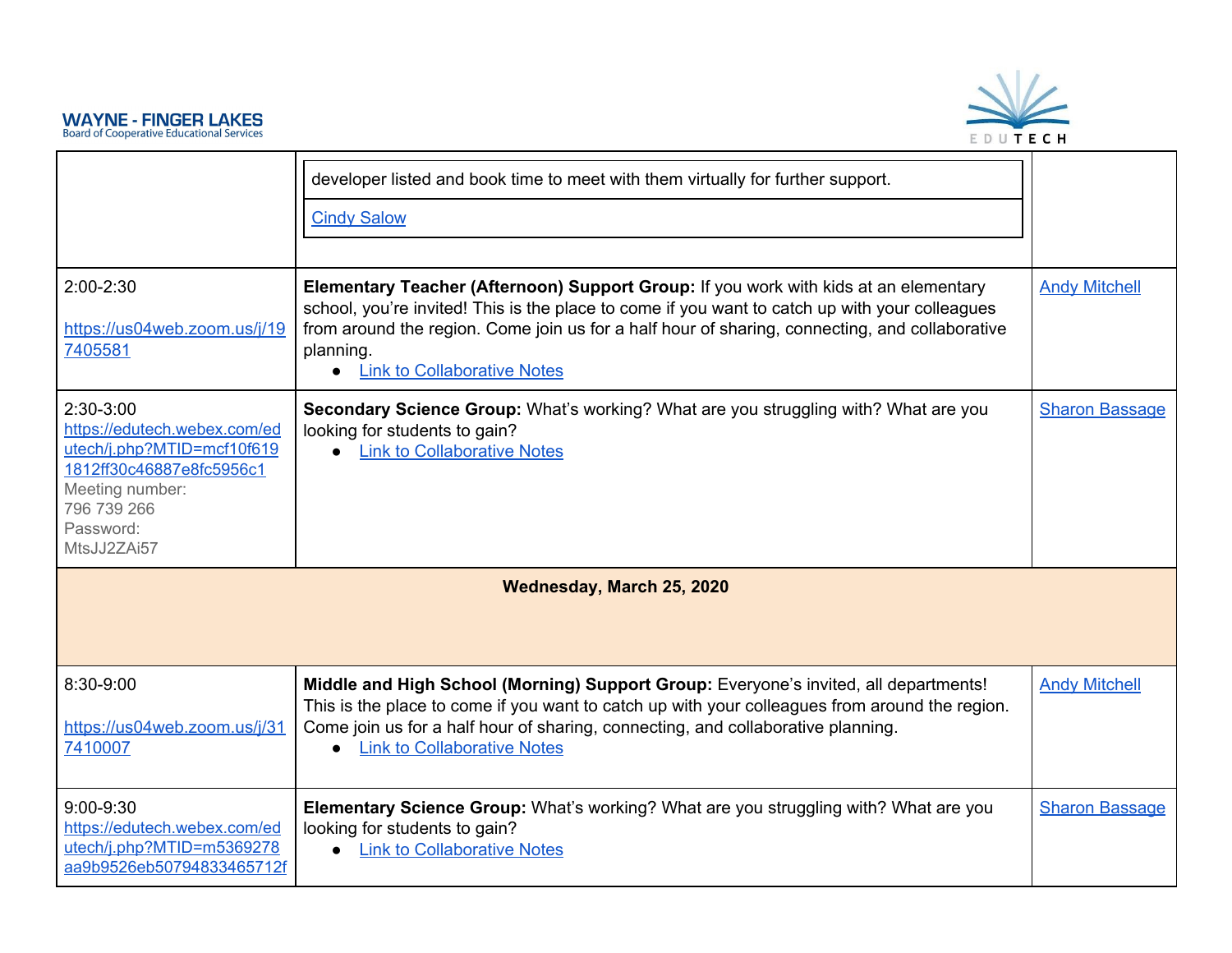

| Meeting number:<br>796 874 123<br>Password:<br>F33hBDD3MbR                                |                                                                                                                                                                                                                                                                             |                                             |  |
|-------------------------------------------------------------------------------------------|-----------------------------------------------------------------------------------------------------------------------------------------------------------------------------------------------------------------------------------------------------------------------------|---------------------------------------------|--|
| 9:00-10:30 am<br>https://zoom.us/j/994640318<br>?pwd=Wi8rOXp3TEdsbmJkZ<br>EJENW9pbC9WUT09 | Virtual Community Circles: Join a group of educators who will participate in a community<br>circle building connectedness with each other. Circle prompts that teachers, counselors and<br>other school staff can bring back to the virtual classroom.                      | Kristin DeFeo<br>Lisa<br><b>Brockhuizen</b> |  |
| 10:00-10:30 WebEx Link<br><b>Meeting Number:</b><br>791 566 855                           | Using Schoology for Remote Learning: Join me to learn how you can video conference in<br><b>Gordy Baxter</b><br>Schoology, post assignments, assign discussions, and more.                                                                                                  |                                             |  |
| <b>Meeting Password:</b><br>8Z9Ggmnr2kY                                                   | Team Members That Can Support You- In addition to the facilitator of this session, below<br>are team members that can also support your learning of this topic. You may click on a staff<br>developer listed and book time to meet with them virtually for further support. |                                             |  |
|                                                                                           | <b>Laurie Elliott</b>                                                                                                                                                                                                                                                       |                                             |  |
| 10:30-11:00<br>https://zoom.us/j/907037754<br>?pwd=Y1ExekFnenh1bTV0Tm<br>4wR2ViOVNOdz09   | <b>Elementary ELA Group:</b> What's working? What are you struggling with? What are you looking<br>for students to gain?<br><b>Link to Collaborative Notes</b>                                                                                                              | <b>Betsy</b><br>Serapilio-Frank             |  |
|                                                                                           | Team Members That Can Support You- In addition to the facilitator of this session, below<br>are team members that can also support your learning of this topic. You may click on a staff<br>developer listed and book time to meet with them virtually for further support. |                                             |  |
|                                                                                           | Erika Asquino                                                                                                                                                                                                                                                               |                                             |  |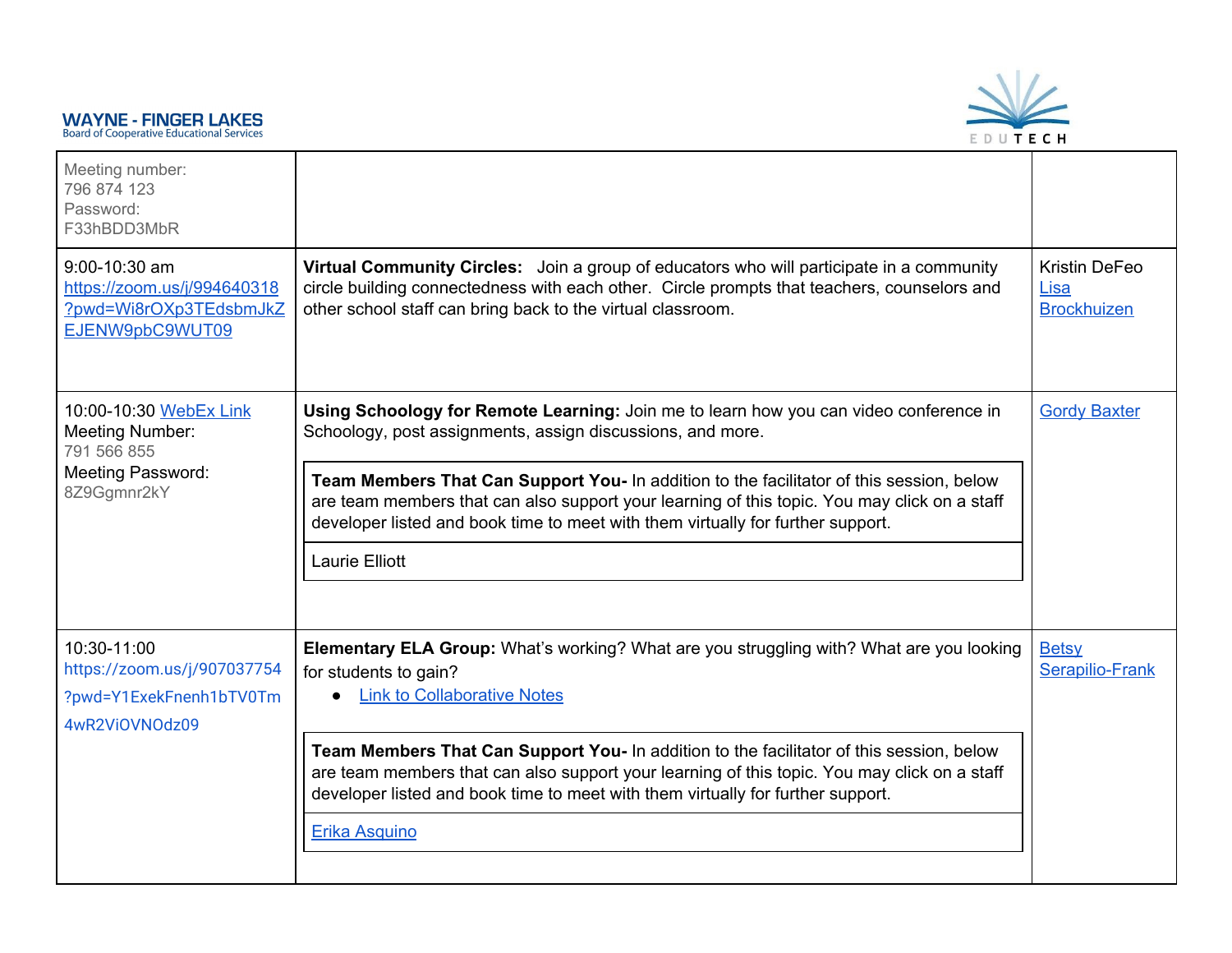

<span id="page-6-0"></span>

| 11:00-11:30<br>https://zoom.us/j/518066111                                              | Meeting and Educating with Zoom: Zoom is an easy to use video conferencing program that<br>allows for multiple participants, audio and video sharing, screen sharing, working on a<br>whiteboard and recording. This session will focus on set-up and basic functions of Zoom. This<br>video may be helpful prior to the session.<br>Team Members That Can Support You- In addition to the facilitator of this session, below<br>are team members that can also support your learning of this topic. You may click on a staff<br>developer listed and book time to meet with them virtually for further support.<br>Laurie Elliott | Erika Asquino                          |
|-----------------------------------------------------------------------------------------|------------------------------------------------------------------------------------------------------------------------------------------------------------------------------------------------------------------------------------------------------------------------------------------------------------------------------------------------------------------------------------------------------------------------------------------------------------------------------------------------------------------------------------------------------------------------------------------------------------------------------------|----------------------------------------|
| 11:30-12:00<br>https://zoom.us/j/273165050<br>?pwd=QTgxRythd2VPeDRrUG9<br>iVW1nMEdVdz09 | Secondary ELA Group: What's working? What are you struggling with? What are you looking<br>for students to gain?<br><b>Link to Collaborative Notes</b><br>Team Members That Can Support You- In addition to the facilitator of this session, below<br>are team members that can also support your learning of this topic. You may click on a staff<br>developer listed and book time to meet with them virtually for further support.<br>Erika Asquino                                                                                                                                                                             | <b>Betsy</b><br><b>Serapilio-Frank</b> |
| $2:00-2:30$<br>https://us04web.zoom.us/j/49<br>7812278                                  | Middle and High School (Afternoon) Support Group: Everyone's invited, all departments!<br>This is the place to come if you want to catch up with your colleagues from around the region.<br>Come join us for a half hour of sharing, connecting, and collaborative planning.<br><b>Link to Collaborative Notes</b>                                                                                                                                                                                                                                                                                                                 | <b>Andy Mitchell</b>                   |
|                                                                                         | Thursday, March 26, 2020                                                                                                                                                                                                                                                                                                                                                                                                                                                                                                                                                                                                           |                                        |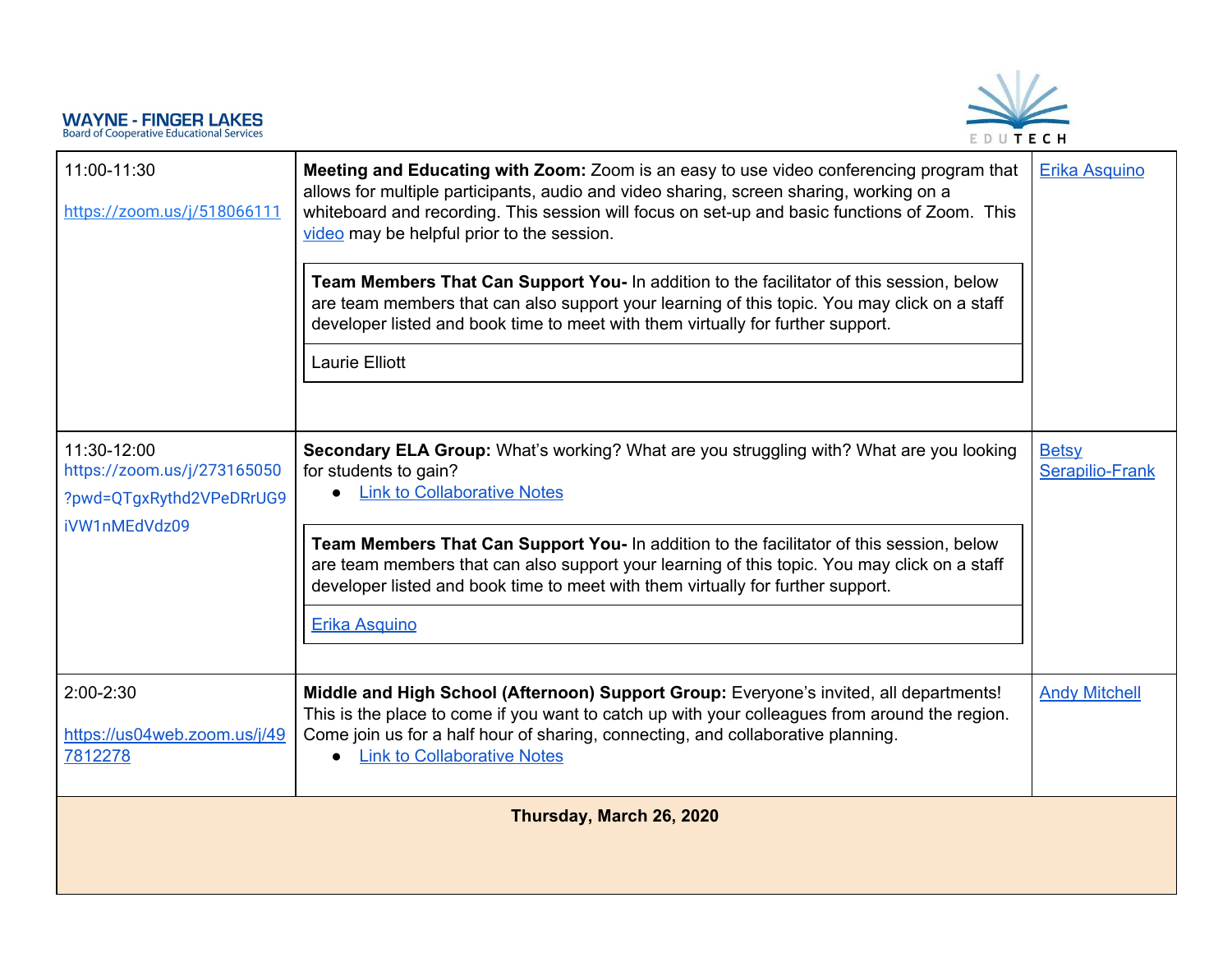

| 9:00-9:30<br>https://zoom.us/j/235171971                                                | Creating Interactive Documents: This beginner session with focus on the how-tos of<br>hyperlinking documents for easy student access. Participants will work through a live tutorial<br>and have time to practice during the session. Participants will also have access to a<br>step-by-step guide for future reference.<br>Team Members That Can Support You- In addition to the facilitator of this session, below<br>are team members that can also support your learning of this topic. You may click on a staff<br>developer listed and book time to meet with them virtually for further support.<br><b>Gordy Baxter</b> | <b>Erika Asquino</b>            |
|-----------------------------------------------------------------------------------------|---------------------------------------------------------------------------------------------------------------------------------------------------------------------------------------------------------------------------------------------------------------------------------------------------------------------------------------------------------------------------------------------------------------------------------------------------------------------------------------------------------------------------------------------------------------------------------------------------------------------------------|---------------------------------|
| 10:00-10:30<br>meet.google.com/zrp-xtrw-oaz                                             | Formative Assessment with Google Forms & Quizizz: This 30 minute session will provide<br>an overview of Google Forms and Quizizz for student assessment. There will be a recorded<br>overview followed by a question and answer time.<br>Team Members That Can Support You- In addition to the facilitator of this session, below<br>are team members that can also support your learning of this topic. You may click on a staff<br>developer listed and book time to meet with them virtually for further support.<br><b>Gordy Baxter</b><br><b>Erika Asquino</b>                                                             | <b>Mary Harvey</b>              |
| 10:30-11:00<br>https://zoom.us/j/907037754<br>?pwd=Y1ExekFnenh1bTV0Tm<br>4wR2ViOVNOdz09 | Elementary Social Studies Group: What's working? What are you struggling with? What are<br>you looking for students to gain?<br><b>Link to Collaborative Notes</b><br>Team Members That Can Support You- In addition to the facilitator of this session, below<br>are team members that can also support your learning of this topic. You may click on a staff<br>developer listed and book time to meet with them virtually for further support.                                                                                                                                                                               | <b>Betsy</b><br>Serapilio-Frank |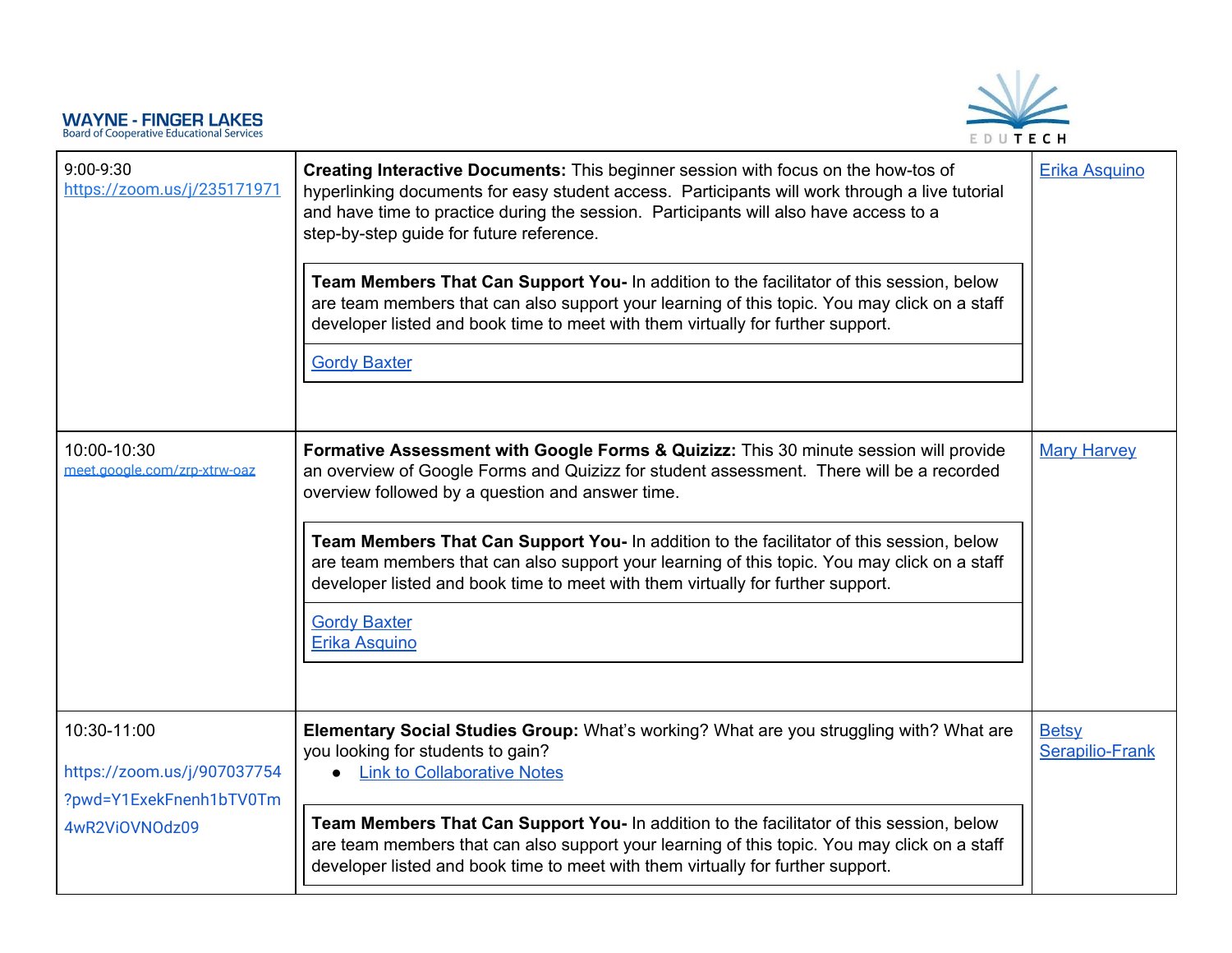

<span id="page-8-0"></span>

|                                                                      | <b>Erika Asquino</b>                                                                                                                                                                                                                                                        |                                        |
|----------------------------------------------------------------------|-----------------------------------------------------------------------------------------------------------------------------------------------------------------------------------------------------------------------------------------------------------------------------|----------------------------------------|
| 11:00-11:30<br>https://meet.google.com/tdi-k<br>viv-pxi              | <b>i-Ready Teacher Toolbox:</b> Learn about the volume of resources available through the teacher<br>toolbox.                                                                                                                                                               | <b>Cindy Salow</b>                     |
|                                                                      | Team Members That Can Support You- In addition to the facilitator of this session, below<br>are team members that can also support your learning of this topic. You may click on a staff<br>developer listed and book time to meet with them virtually for further support. |                                        |
|                                                                      | <b>Mary Harvey</b><br>Erika Asquino                                                                                                                                                                                                                                         |                                        |
|                                                                      |                                                                                                                                                                                                                                                                             |                                        |
| 11:30-12:00<br>https://zoom.us/j/865753550<br>?pwd=OGY4NlVmZTFmYzNsN | Secondary Social Studies Group: What's working? What are you struggling with? What are<br>you looking for students to gain?<br><b>Link to Collaborative Notes</b>                                                                                                           | <b>Betsy</b><br><b>Serapilio-Frank</b> |
| UM0R1Blc01ZUT09                                                      | Team Members That Can Support You- In addition to the facilitator of this session, below<br>are team members that can also support your learning of this topic. You may click on a staff<br>developer listed and book time to meet with them virtually for further support. |                                        |
|                                                                      | Erika Asquino                                                                                                                                                                                                                                                               |                                        |
|                                                                      | Friday, March 27, 2020                                                                                                                                                                                                                                                      |                                        |
|                                                                      |                                                                                                                                                                                                                                                                             |                                        |
|                                                                      |                                                                                                                                                                                                                                                                             |                                        |
|                                                                      |                                                                                                                                                                                                                                                                             |                                        |